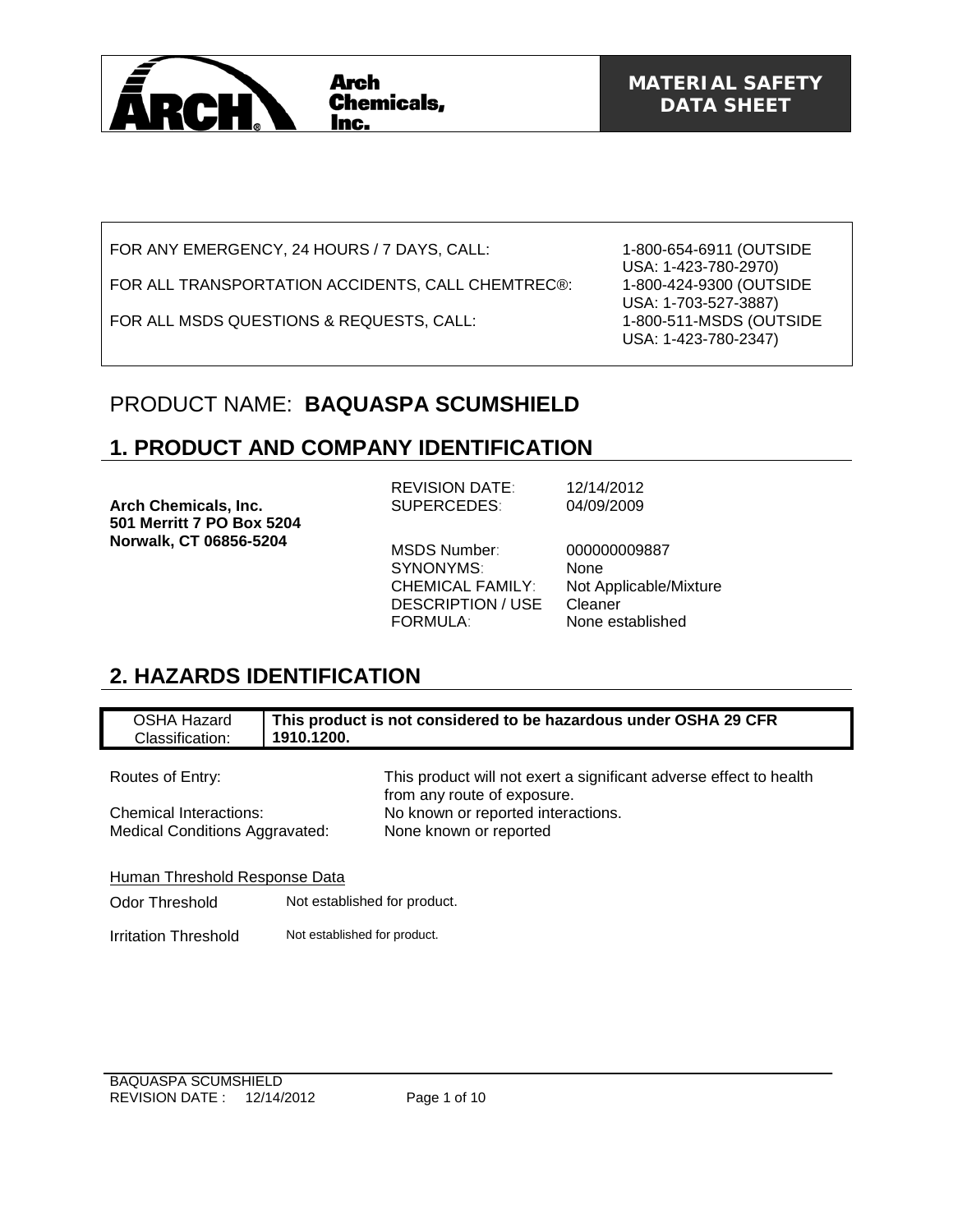

| <b>Hazardous Materials Identification System / National Fire Protection Association Classifications</b> |                                                                                                                                                                                                                                           |                                             |                                                                                                                                        |                          |
|---------------------------------------------------------------------------------------------------------|-------------------------------------------------------------------------------------------------------------------------------------------------------------------------------------------------------------------------------------------|---------------------------------------------|----------------------------------------------------------------------------------------------------------------------------------------|--------------------------|
| <b>Hazard Ratings:</b>                                                                                  | <b>Health</b>                                                                                                                                                                                                                             | Flammability                                | Physical / Instability                                                                                                                 | PPI / Special<br>hazard. |
| <b>HMIS</b>                                                                                             | 0                                                                                                                                                                                                                                         | $\mathbf 0$                                 | 0                                                                                                                                      |                          |
| <b>NFPA</b>                                                                                             | $\overline{0}$                                                                                                                                                                                                                            | 0                                           | $\overline{0}$                                                                                                                         |                          |
| Immediate (Acute) Health Effects                                                                        |                                                                                                                                                                                                                                           |                                             |                                                                                                                                        |                          |
| Inhalation Toxicity:                                                                                    |                                                                                                                                                                                                                                           |                                             | Not expected to be irritating. Not expected to be toxic by inhalation.                                                                 |                          |
| Skin Toxicity:                                                                                          | dermal contact.                                                                                                                                                                                                                           |                                             | Not expected to be irritating to the skin. Not expected to be toxic from                                                               |                          |
| Eye Toxicity:                                                                                           | Contact would be expected to cause transient redness if not washed out<br>and left in the eye for an extended period of time. Not considered to be a<br>primary eye irritant. No corneal involvement or visual impairment is<br>expected. |                                             |                                                                                                                                        |                          |
| Ingestion Toxicity:                                                                                     | Ingestion may cause irritation of the gastrointestinal tract and<br>gastrointestinal discomfort with any or all of the following symptoms:<br>nausea, vomiting or diarrhea. Not expected to be toxic by ingestion.                        |                                             |                                                                                                                                        |                          |
| Acute Target Organ Toxicity:                                                                            | exposure.                                                                                                                                                                                                                                 |                                             | There are no known or reported target organ effects from acute                                                                         |                          |
| Prolonged (Chronic) Health Effects                                                                      |                                                                                                                                                                                                                                           |                                             |                                                                                                                                        |                          |
| Carcinogenicity:                                                                                        |                                                                                                                                                                                                                                           |                                             | This product is not known or reported to be carcinogenic by any<br>reference source including IARC, OSHA, NTP or EPA.                  |                          |
| Reproductive and                                                                                        |                                                                                                                                                                                                                                           |                                             | Not known or reported to cause reproductive or developmental toxicity.                                                                 |                          |
| Developmental Toxicity:                                                                                 |                                                                                                                                                                                                                                           |                                             |                                                                                                                                        |                          |
| Inhalation:                                                                                             |                                                                                                                                                                                                                                           |                                             | There are no known or reported effects from chronic exposure.                                                                          |                          |
| <b>Skin Contact:</b>                                                                                    |                                                                                                                                                                                                                                           |                                             | There are no known or reported effects from chronic exposure.                                                                          |                          |
| Ingestion:                                                                                              |                                                                                                                                                                                                                                           |                                             | There are no known or reported effects from chronic ingestion except for<br>effects similar to those experienced from single exposure. |                          |
| Sensitization:                                                                                          | sensitizer.                                                                                                                                                                                                                               |                                             | This material is not known or reported to be a skin or respiratory                                                                     |                          |
| Chronic Target Organ Toxicity:                                                                          | exposure to this product.                                                                                                                                                                                                                 |                                             | There are no known or reported effects to humans from repeated                                                                         |                          |
| Supplemental Health Hazard<br>Information:                                                              |                                                                                                                                                                                                                                           | No additional health information available. |                                                                                                                                        |                          |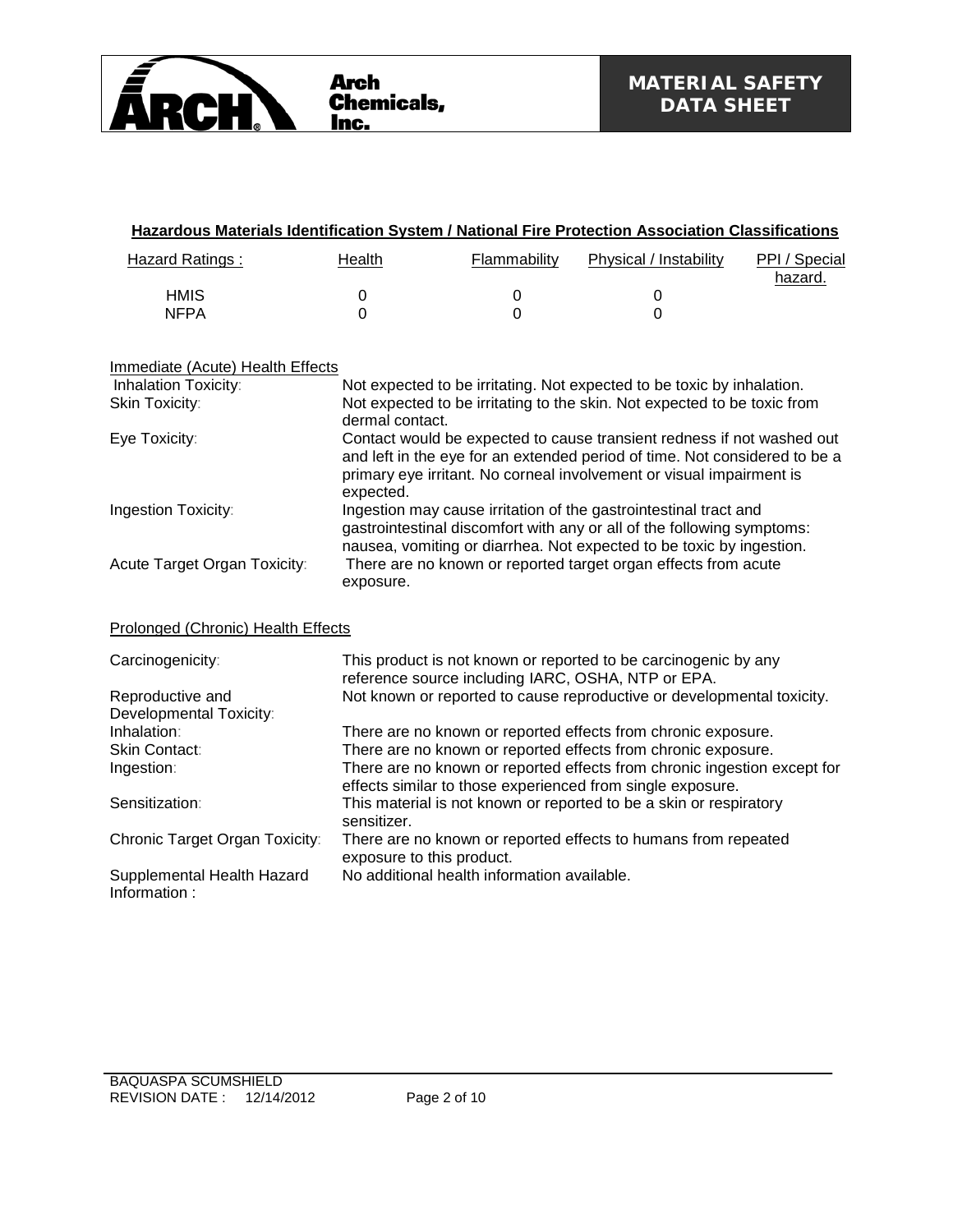

### **3. COMPOSITION / INFORMATION ON INGREDIENTS**

#### $CAS OR CHEMICAL NAME$   $CAS #$   $% RANGE$

This product does not contain any ingredients considered to be hazardous that are required to be listed under OSHA 29 CFR 1910.1200.

## **4. FIRST AID MEASURES**

| Inhalation:   | IF INHALED: Remove individual to fresh air. Seek medical attention if breathing<br>becomes difficult or if respiratory irritation develops.            |
|---------------|--------------------------------------------------------------------------------------------------------------------------------------------------------|
|               |                                                                                                                                                        |
| Skin Contact: | IF ON SKIN: Flush skin with water for 15 minutes. Take off all contaminated<br>clothing. Seek medical attention if irritation develops.                |
| Eye Contact:  | IF IN EYES: Flush eyes with plenty of water for at least 15 minutes. Seek medical                                                                      |
|               | attention if irritation develops.                                                                                                                      |
| Ingestion:    | IF SWALLOWED: Immediately drink water to dilute. Seek medical attention if<br>symptoms develop. Never give anything by mouth to an unconscious person. |

# **5. FIRE FIGHTING MEASURES**

| Flammability Summary (OSHA):                 | Product is not known to be flammable, combustible, pyrophoric or<br>explosive.                                                                                                           |
|----------------------------------------------|------------------------------------------------------------------------------------------------------------------------------------------------------------------------------------------|
| <b>Flammable Properties</b>                  |                                                                                                                                                                                          |
| Flash Point:                                 | Not applicable                                                                                                                                                                           |
| <b>Autoignition Temperature:</b>             | No data                                                                                                                                                                                  |
| Fire / Explosion Hazards:                    | Material will not ignite or burn.                                                                                                                                                        |
| <b>Extinguishing Media:</b>                  | Not Applicable. - Choose extinguishing media suitable for<br>surrounding materials.                                                                                                      |
| Fire Fighting Instructions:                  | In case of fire, use normal fire-fighting equipment and the personal<br>protective equipment recommended in Section 8 to include a NIOSH<br>approved self-contained breathing apparatus. |
| <b>Hazardous Combustion Products:</b>        | None known                                                                                                                                                                               |
| Upper Flammable / Explosive Limit, % in air: | No data                                                                                                                                                                                  |
| Lower Flammable / Explosive Limit, % in air: | No data                                                                                                                                                                                  |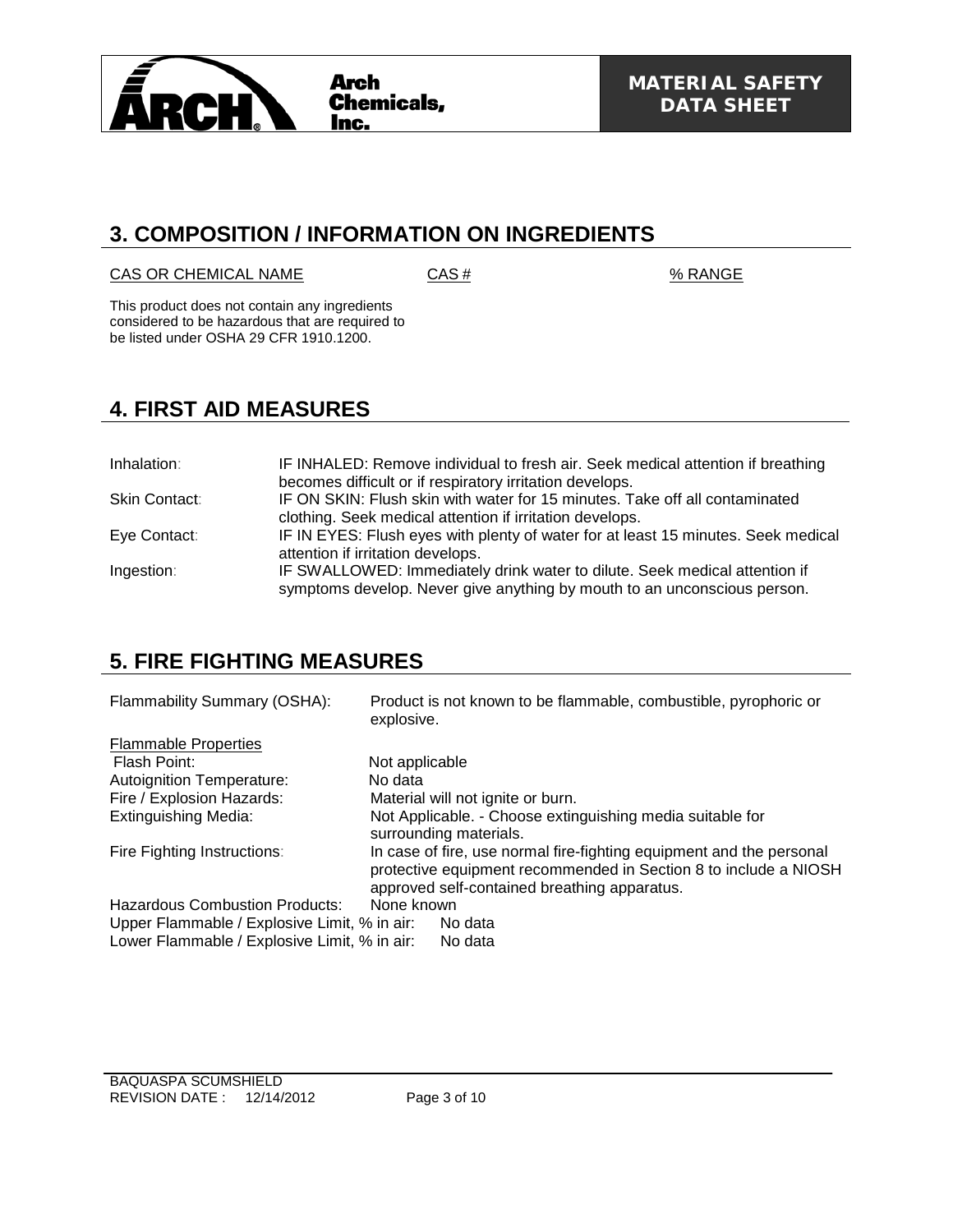

## **6. ACCIDENTAL RELEASE MEASURES**

| <b>Personal Protection for Emergency</b><br>Situations: | Use the personal protective equipment recommended in Section 8<br>and a NIOSH approved self-contained breathing apparatus.                                                                                                                                                                                     |
|---------------------------------------------------------|----------------------------------------------------------------------------------------------------------------------------------------------------------------------------------------------------------------------------------------------------------------------------------------------------------------|
| <b>Spill Mitigation Procedures</b>                      |                                                                                                                                                                                                                                                                                                                |
| Air Release:                                            | Contain all liquids for treatment or disposal.                                                                                                                                                                                                                                                                 |
| Water Release:                                          | This material is soluble in water. Notify all downstream users of                                                                                                                                                                                                                                              |
|                                                         | possible contamination. Divert water flow around spill if possible and<br>safe to do so. Contain all liquids for treatment or disposal.                                                                                                                                                                        |
| Land Release:                                           | Create a dike or trench to contain materials. Absorb spill with inert<br>material (e.g., dry sand, clay, earth or commercial absorbent), then<br>place in a chemical waste container. Avoid runoff into storm sewers<br>and ditches which lead to waterways. Contain all liquids for<br>treatment or disposal. |
| Additional Spill Information :                          | Stop source of spill as soon as possible and notify appropriate                                                                                                                                                                                                                                                |
|                                                         | personnel. Utilize emergency response personal protection                                                                                                                                                                                                                                                      |
|                                                         | equipment prior to the start of any response. Evacuate all non-<br>essential personnel. Dispose of spill residues per guidelines under                                                                                                                                                                         |
|                                                         | Section 13, Disposal Consideration.                                                                                                                                                                                                                                                                            |

## **7. HANDLING AND STORAGE**

| Handling:                           | Do not take internally. Avoid contact with skin, eyes and clothing.<br>Upon contact with skin or eyes, wash off with water. Avoid breathing<br>mist or vapor. |
|-------------------------------------|---------------------------------------------------------------------------------------------------------------------------------------------------------------|
| Storage:                            | Store in a cool, dry and well ventilated place. Isolate from<br>incompatible materials.                                                                       |
| Incompatible Materials for Storage: | Refer to Section 10, "Incompatible Materials."                                                                                                                |

### **8. EXPOSURE CONTROLS / PERSONAL PROTECTION**

| Ventilation: | Ventilation beyond that of general exhaust is not normally required. No |
|--------------|-------------------------------------------------------------------------|
|              | exposure limits exist for the constituents of this product.             |

Protective Equipment for Routine Use of Product

| Respiratory Protection: | Respiratory protection not normally needed.   |
|-------------------------|-----------------------------------------------|
| Respirator Type:        | Not normally required.                        |
| Skin Protection:        | Wear impervious gloves to avoid skin contact. |
| Eye Protection:         | Use safety glasses with side shields.         |

BAQUASPA SCUMSHIELD REVISION DATE : 12/14/2012 Page 4 of 10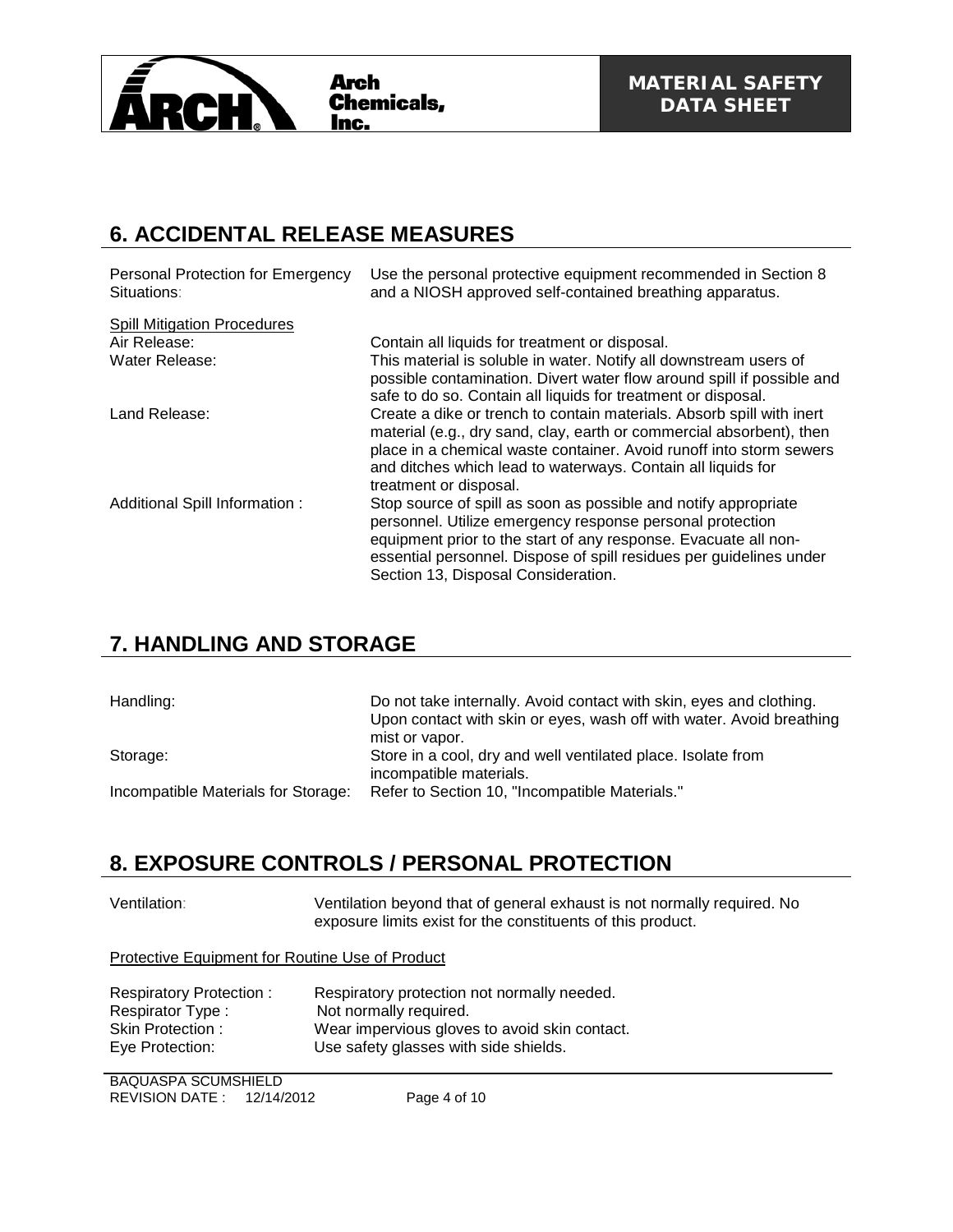

Protective Clothing Type: Impervious

Exposure Limit Data

CHEMICAL NAME CAS # Name of Limit Exposure No Data Found

# **9. PHYSICAL AND CHEMICAL PROPERTIES**

Physical State: liquid Form clear<br>Color: Yello Yellow Odor: Floral Molecular Weight: Not applicable/Mixture<br>Specific Gravity: 0.99 - 1.1 Specific Gravity :<br>pH : pH : 6 - 8<br>Boiling Point: 6 - 8 100 DEG°C / 212 DEG°F<br>No data Freezing Point: Melting Point: No data Density: No data<br>Vapor Pressure: No data Vapor Pressure: Vapor Density:  $> 1$ Viscosity: No data<br>
Fat Solubility: No data Fat Solubility: No dat<br>Solubility in Water: Soluble Solubility in Water: Partition coefficient noctanol/water: No data Evaporation Rate: No data Oxidizing: No data<br>
Volatiles. % by vol.: No data Volatiles,  $%$  by vol.: VOC Content No data HAP Content No data

## **10. STABILITY AND REACTIVITY**

Conditions to Avoid: Chemical Incompatibility: Strong oxidizing agents<br>Hazardous Decomposition Products: None known Hazardous Decomposition Products: Decomposition Temperature: No data

Stability and Reactivity Summary: Stable under normal conditions. Product will not undergo hazardous polymerization.<br>High temperatures

# **11. TOXICOLOGICAL INFORMATION**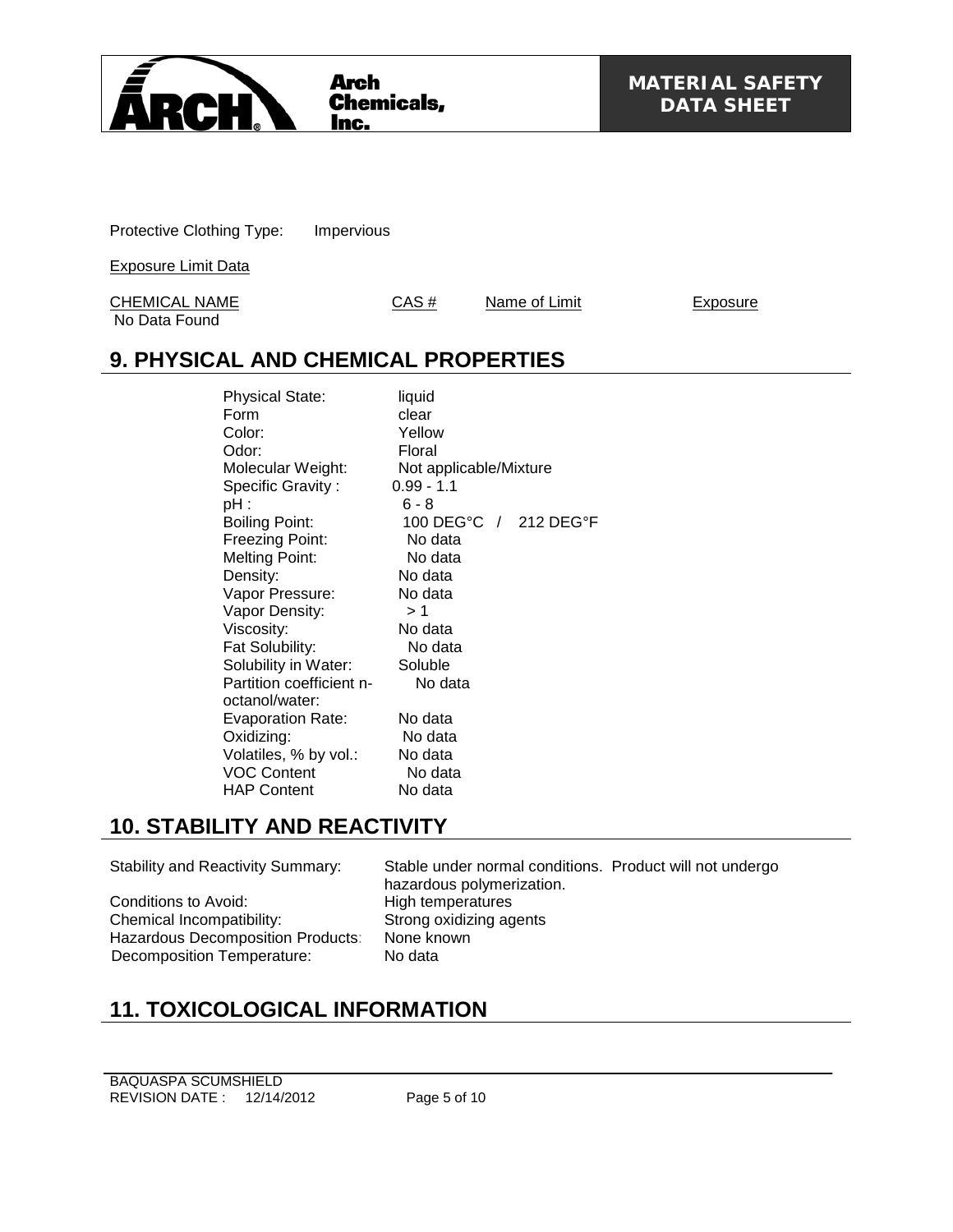

| <b>Product Animal Toxicity</b><br>Oral LD50 value:<br>Dermal LD50 value:<br>Inhalation LC50<br>value: | Believed to be $> 5,000$ mg/kg<br>LD50<br>rat<br>Believed to be $> 2,000$ mg/kg<br>LD50<br>rabbit<br>no data available                                                      |
|-------------------------------------------------------------------------------------------------------|-----------------------------------------------------------------------------------------------------------------------------------------------------------------------------|
| Skin Irritation:                                                                                      | Not expected to be irritating to the skin.                                                                                                                                  |
| Eye Irritation:                                                                                       | Contact would be expected to cause transient redness if not washed out and left in<br>the eye for an extended period of time., Not considered to be a primary eye irritant. |
| Acute Toxicity:                                                                                       | There are no known or reported target organ effects from acute exposure.                                                                                                    |
| Subchronic / Chronic<br>Toxicity:                                                                     | Not known or reported to cause subchronic or chronic toxicity.                                                                                                              |
| Reproductive and<br>Developmental Toxicity:                                                           | Not known or reported to cause reproductive or developmental toxicity.                                                                                                      |
| Mutagenicity:                                                                                         | Not known or reported to be mutagenic.                                                                                                                                      |
| Carcinogenicity:                                                                                      | This product is not known or reported to be carcinogenic by any reference<br>source including IARC, OSHA, NTP or EPA.                                                       |

# **12. ECOLOGICAL INFORMATION**

Overview: No ecological information available.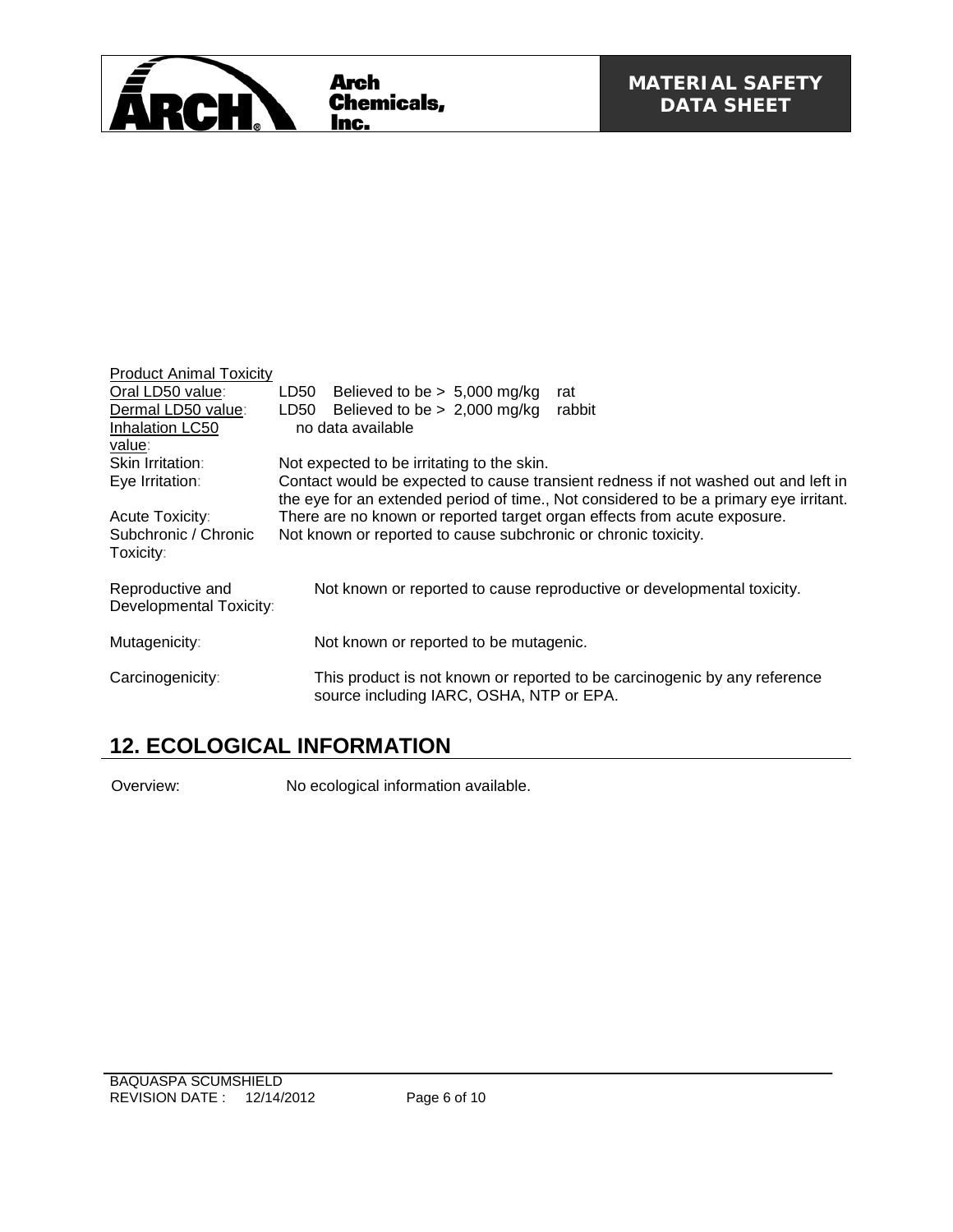

# **13. DISPOSAL CONSIDERATIONS**

#### **CARE MUST BE TAKEN TO PREVENT ENVIRONMENTAL CONTAMINATION FROM THE USE OF THE MATERIAL. THE USER OF THE MATERIAL HAS THE RESPONSIBILITY TO DISPOSE OF UNUSED MATERIAL, RESIDUES AND CONTAINERS IN COMPLIANCE WITH ALL RELEVANT LOCAL, STATE AND FEDERAL LAWS AND REGULATIONS REGARDING TREATMENT, STORAGE AND DISPOSAL FOR HAZARDOUS AND NONHAZARDOUS WASTES.**

| Waste Disposal Summary: | If this product becomes a waste, it will be a nonhazardous waste. |
|-------------------------|-------------------------------------------------------------------|
|-------------------------|-------------------------------------------------------------------|

Disposal Methods : As a nonhazardous waste, it should be disposed of in accordance with local, state and federal regulations.

Potential US EPA Waste Codes : Not applicable

## **14. TRANSPORT INFORMATION**

Land (US DOT): Not Regulated NOT REGULATED AS A DOT HAZARDOUS MATERIAL Water (IMDG): NOT REGULATED AS A HAZARDOUS MATERIAL,

Flash Point: Not applicable Air (IATA): NOT REGULATED AS A HAZARDOUS MATERIAL, Emergency Response Guide Number: Not applicable

### **15. REGULATORY INFORMATION**

#### **UNITED STATES:**

| Toxic Substances Control Act (TSCA):<br>EPA Pesticide Registration Number: | The components of this product are listed on the TSCA<br>Inventory of Existing Chemical Substances.<br>None established |
|----------------------------------------------------------------------------|-------------------------------------------------------------------------------------------------------------------------|
| <b>FIFRA Listing of Pesticide Chemicals</b><br>(40 CFR 180):               | Not registered in the US under FIFRA.                                                                                   |

#### **Superfund Amendments and Reauthorization Act (SARA) Title III:**

Hazard Categories Sections 311 / 312 (40 CFR 370.2):

| Health   | None |
|----------|------|
| Physical | None |

**Emergency Planning & Community Right to Know (40 CFR 355, App. A):**

#### **Extremely Hazardous Substance Section 302 - Threshold Planning Quantity:**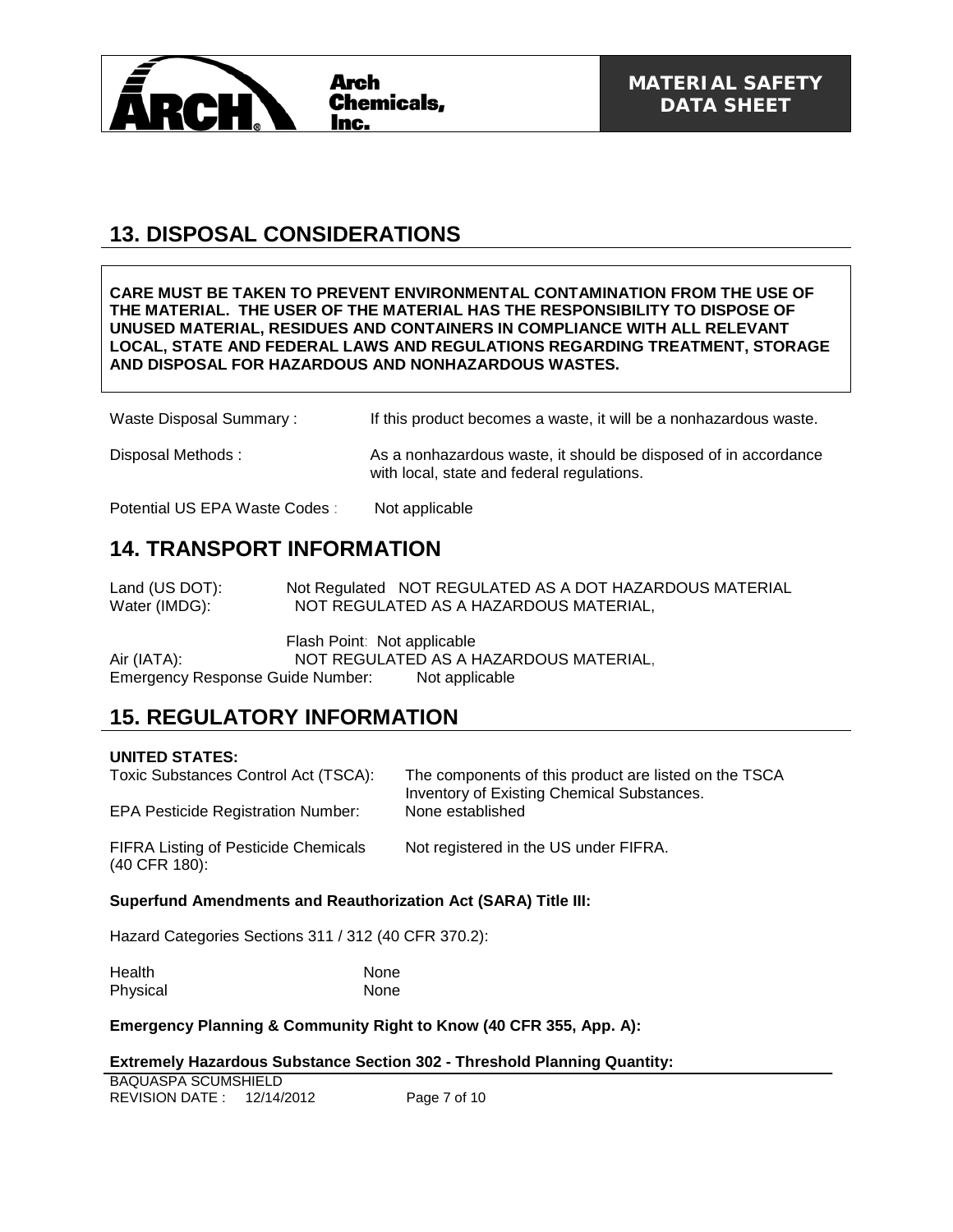

| ZUS SAR302 | TPQ (threshold planning<br>quantity)                                              | None established                    |
|------------|-----------------------------------------------------------------------------------|-------------------------------------|
|            | Reportable Quantity (49 CFR 172.101, Appendix):<br>ZUS CERCLA Reportable quantity | Sodium hydroxide<br>Value: 1,000lbs |
| ZUS SAR302 | Reportable quantity                                                               | None established                    |

#### **Supplier Notification Requirements (40 CFR 372.45), 313 Reportable Components**

| ZUS SAR313 | De minimis concentration | None established |
|------------|--------------------------|------------------|
|            |                          |                  |

**Clean Air Act Toxic ARP Section 112r:** None established

**Clean Air Act Socmi:** HON SOC None established

#### **Clean Air Act VOC Section 111:** CAA 111

US. EPA Clean Air Act (CAA) Section 111 SOCMI Intermediate or Final Volatile Organic Compounds (40 CFR 60.489) 01 1996 PROPANOL, OXYBIS-

### **Clean Air Act Haz. Air Pollutants Section 112:**

| None established |
|------------------|
|                  |

ZUS CAAHRP None established

CAA AP None established

#### **State Right-to-Know Regulations Status of Ingredients**

**Pennsylvania:**

| CAS#           | <b>COMPONENT NAME</b> |  |
|----------------|-----------------------|--|
| 1310-73-2      | SODIUM HYDROXIDE      |  |
| 25265-71-8     | Dipropylene glycol    |  |
| $711001$ $071$ |                       |  |

ZUSPA\_RTK

Pennsylvania: Hazardous substance list 1989-08-11 SODIUM HYDROXIDE Environmental hazard

BAQUASPA SCUMSHIELD REVISION DATE : 12/14/2012 Page 8 of 10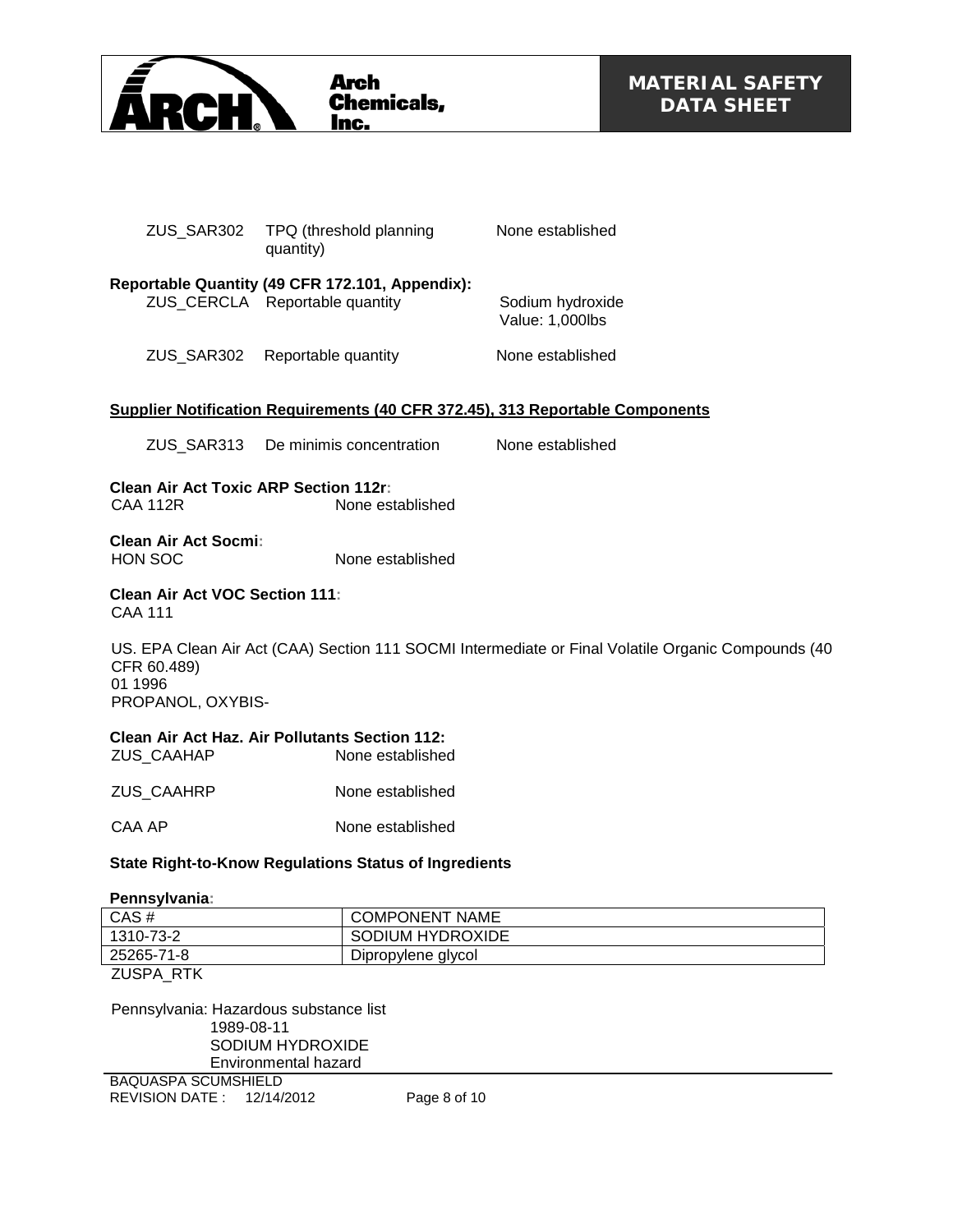

Pennsylvania: Hazardous substance list 1989-08-11 PROPANOL, OXYBIS-

#### **New Jersey:**

| CAS#                               | <b>NAME</b><br><b>JNENT</b><br>)MP |
|------------------------------------|------------------------------------|
| <u>מ מד</u><br>∠־י<br>- 310-4<br>v | <b>HYDROXIDE</b><br>UM.<br>ுப      |
| 71101110777                        |                                    |

ZUSNJ\_RTK

New Jersey Right to Know Hazardous Substance List (RTK-HSL) 2007-03-01 SODIUM HYDROXIDE SODIUM HYDROXIDE (Na(OH)) CAUSTIC SODA SODIUM HYDRATE

Special Health Hazard - Corrosive

#### **Massachusetts:**

| CAS#        | <b>COMPONENT NAME</b>   |
|-------------|-------------------------|
| 1310-73-2   | <b>SODIUM HYDROXIDE</b> |
| 7110111 F17 |                         |

ZUSMA\_RTK

Massachusetts Right to Know List of Chemicals and Hazard Classifications 1993-04-24 SODIUM HYDROXIDE

#### **California Proposition 65:**

| ______<br>____<br>.<br>CAS | <b>NAME</b><br>JМF<br>∋N⊢N |
|----------------------------|----------------------------|
|                            |                            |

ZUSCA\_P65 None established

#### **WHMIS Hazard Classification:**

None established

### **16. OTHER INFORMATION**

MSDS REVISION STATUS : Major References : Available upon request.